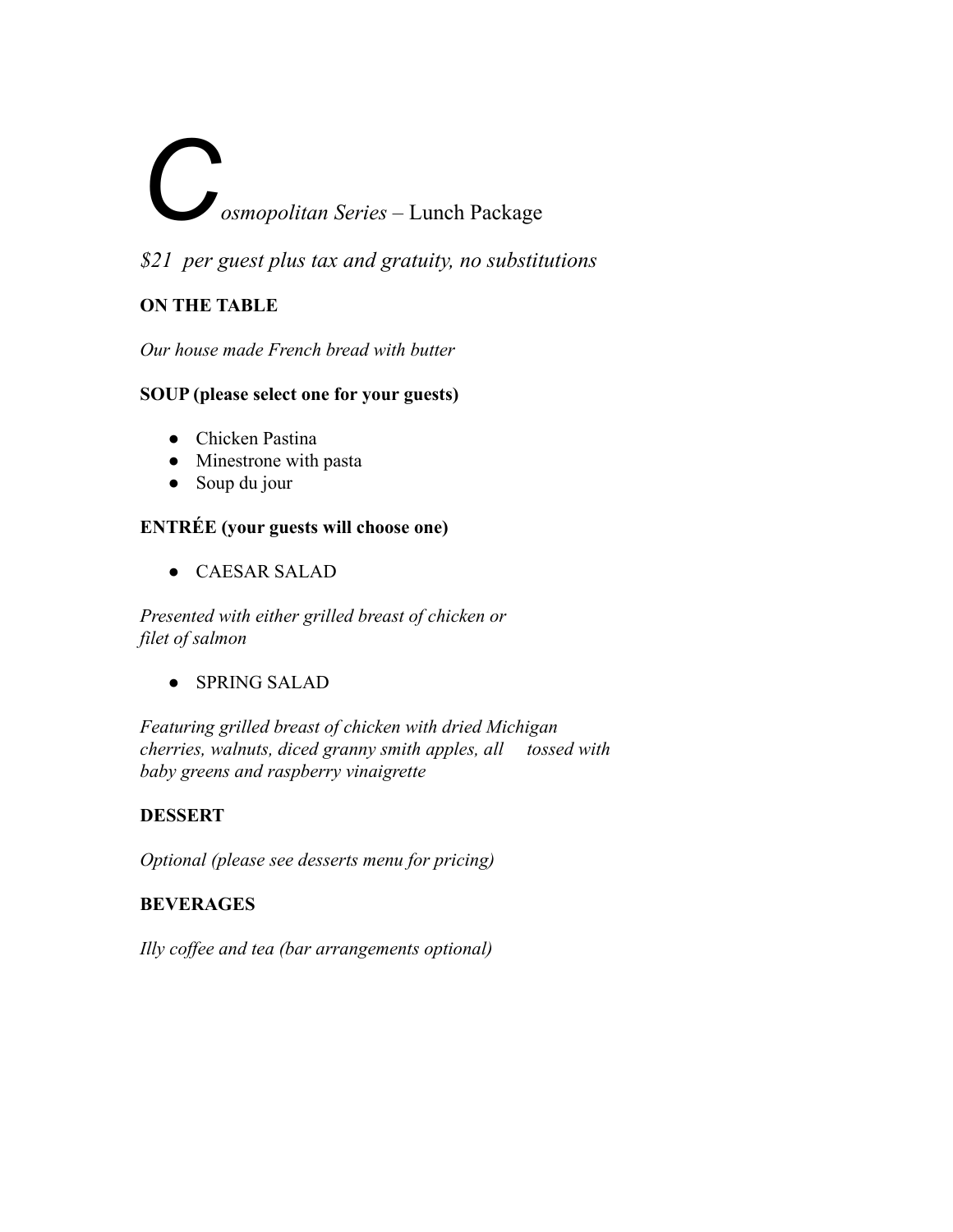### *LaSalle Series* – Lunch Package

*\$23 per guest plus tax and gratuity, no substitutions*

#### **ON THE TABLE**

#### *Our house made French baguettes with butter*

#### **SALAD (please select one for your guests)**

- **●** Fresh baby greens salad with carrots, cucumbers and grape tomatoes
- **●** Caesar salad with house made croutons and shaved Parmigiano

#### **ENTRÉE (please select one for your guests)**

**• SAUTÉED CHICKEN PICANTE** 

*With mushrooms, white wine and lemon butter sauce*

• SAUTÉED CHICKEN MARSALA

*With mushrooms in a Marsala wine sauce*

#### **SIDE DISHES**

- **●** Garlic mashed potatoes
- **●** Green beans

#### **DESSERT**

*Edy's Vanilla Ice Cream*

#### **BEVERAGES**

*Illy coffee and tea, (bar arrangements optional)*